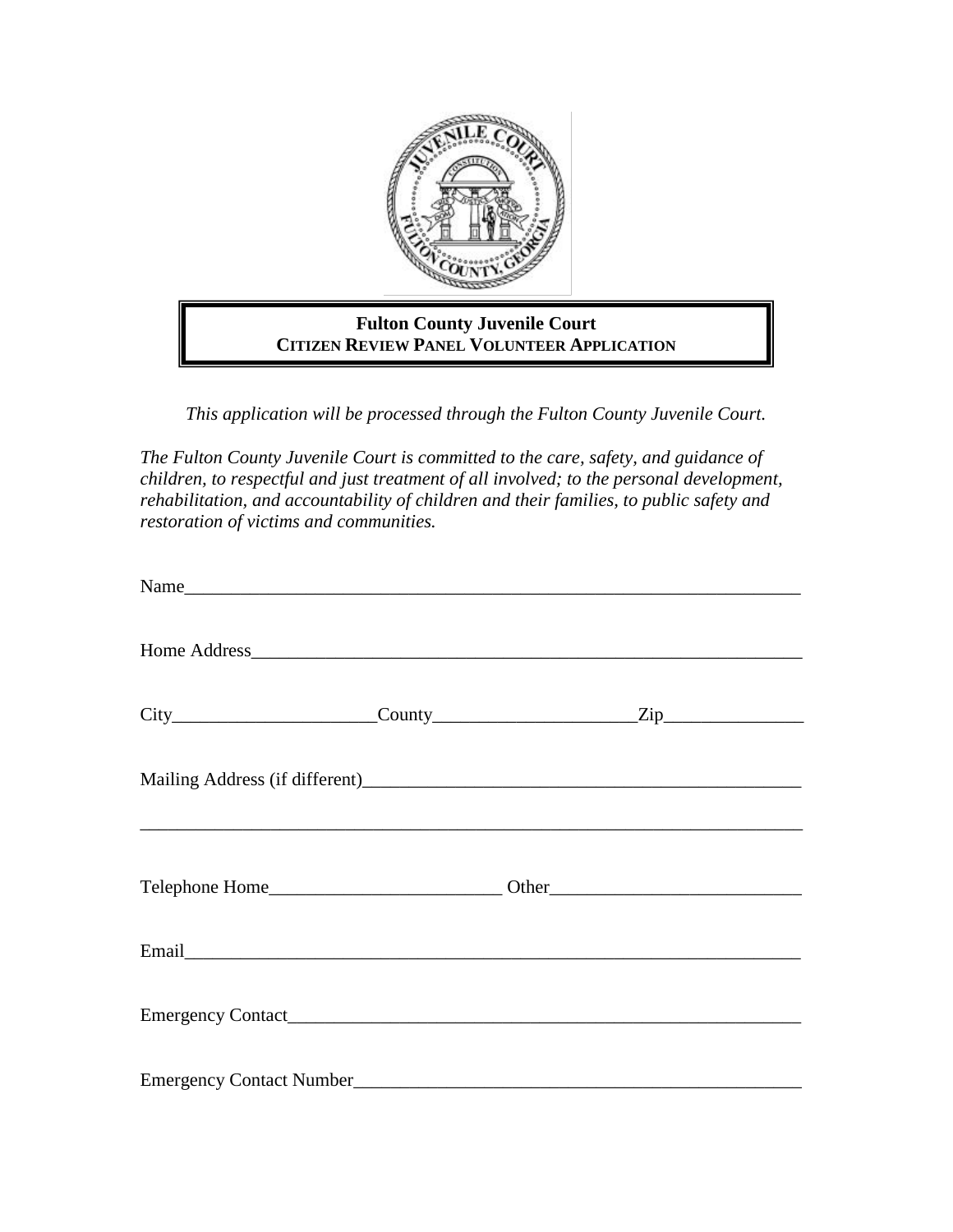# **EMPLOYMENT INFORMATION**

|                                                                                                                                                                                                                                        | $City$ $City$ $Cavity$ $Zip$ $Zip$ |  |  |  |
|----------------------------------------------------------------------------------------------------------------------------------------------------------------------------------------------------------------------------------------|------------------------------------|--|--|--|
|                                                                                                                                                                                                                                        |                                    |  |  |  |
|                                                                                                                                                                                                                                        |                                    |  |  |  |
| <b>EDUCATIONAL BACKGROUND</b><br><u> Andrew Maria (1989)</u><br>1990 - Carl Britain, politik fizik eta ingeles (h. 1905).<br>1991 - Andrew Maria (h. 1906).                                                                            |                                    |  |  |  |
|                                                                                                                                                                                                                                        |                                    |  |  |  |
|                                                                                                                                                                                                                                        |                                    |  |  |  |
|                                                                                                                                                                                                                                        |                                    |  |  |  |
| Other Training<br><u>Discrete and the set of the set of the set of the set of the set of the set of the set of the set of the set of the set of the set of the set of the set of the set of the set of the set of the set of the s</u> |                                    |  |  |  |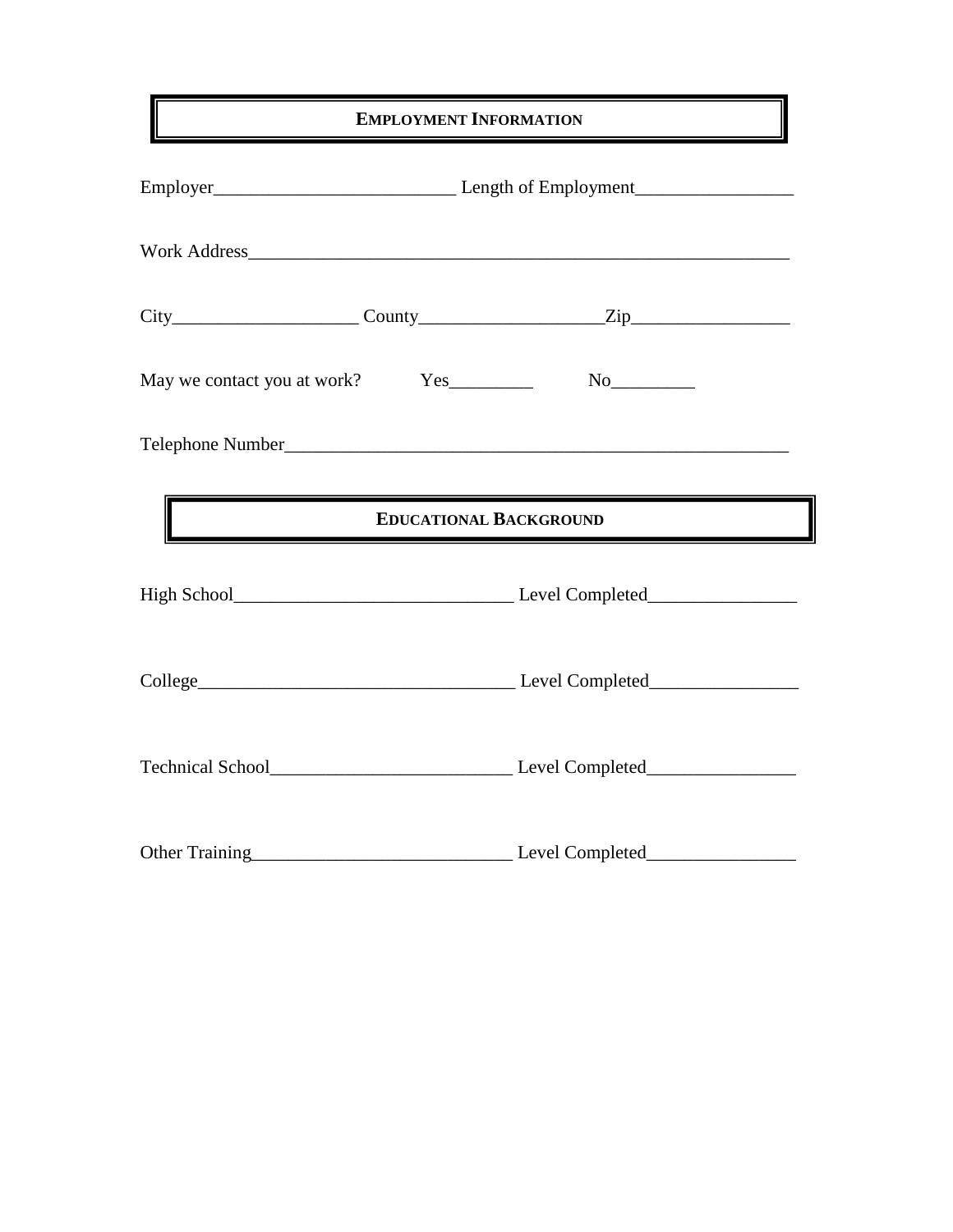### **CITIZEN REVIEW PANEL VOLUNTEER INFORMATION**

How did you hear about the Fulton County Juvenile Court/Citizen Review Panel Volunteer Program?

Why do you wish to volunteer with the Fulton County Juvenile Court/Citizen Review Panel?

\_\_\_\_\_\_\_\_\_\_\_\_\_\_\_\_\_\_\_\_\_\_\_\_\_\_\_\_\_\_\_\_\_\_\_\_\_\_\_\_\_\_\_\_\_\_\_\_\_\_\_\_\_\_\_\_\_\_\_\_\_\_\_\_\_\_\_\_\_\_

\_\_\_\_\_\_\_\_\_\_\_\_\_\_\_\_\_\_\_\_\_\_\_\_\_\_\_\_\_\_\_\_\_\_\_\_\_\_\_\_\_\_\_\_\_\_\_\_\_\_\_\_\_\_\_\_\_\_\_\_\_\_\_\_\_\_\_\_\_\_

Please describe any other volunteer or community service activities that you are involved with.

\_\_\_\_\_\_\_\_\_\_\_\_\_\_\_\_\_\_\_\_\_\_\_\_\_\_\_\_\_\_\_\_\_\_\_\_\_\_\_\_\_\_\_\_\_\_\_\_\_\_\_\_\_\_\_\_\_\_\_\_\_\_\_\_\_\_\_\_\_\_\_

Are there any special needs we should know of to help you carry out your volunteer position? \_\_\_\_\_\_\_\_\_\_\_\_\_\_\_\_\_\_\_\_\_\_\_\_\_\_\_\_\_\_\_\_\_\_\_\_\_\_\_\_\_\_\_\_\_\_\_\_\_\_\_\_\_\_\_\_\_\_\_\_\_\_\_

\_\_\_\_\_\_\_\_\_\_\_\_\_\_\_\_\_\_\_\_\_\_\_\_\_\_\_\_\_\_\_\_\_\_\_\_\_\_\_\_\_\_\_\_\_\_\_\_\_\_\_\_\_\_\_\_\_\_\_\_\_\_\_\_\_\_\_\_\_\_\_

What do you expect from this program? \_\_\_\_\_\_\_\_\_\_\_\_\_\_\_\_\_\_\_\_\_\_\_\_\_\_\_\_\_\_\_\_\_\_\_\_\_\_

What skills do you have that will help determine placement? (Example: word, excel etc.)

\_\_\_\_\_\_\_\_\_\_\_\_\_\_\_\_\_\_\_\_\_\_\_\_\_\_\_\_\_\_\_\_\_\_\_\_\_\_\_\_\_\_\_\_\_\_\_\_\_\_\_\_\_\_\_\_\_\_\_\_\_\_\_\_\_\_\_\_\_\_\_

\_\_\_\_\_\_\_\_\_\_\_\_\_\_\_\_\_\_\_\_\_\_\_\_\_\_\_\_\_\_\_\_\_\_\_\_\_\_\_\_\_\_\_\_\_\_\_\_\_\_\_\_\_\_\_\_\_\_\_\_\_\_\_\_\_\_\_\_\_\_\_

\_\_\_\_\_\_\_\_\_\_\_\_\_\_\_\_\_\_\_\_\_\_\_\_\_\_\_\_\_\_\_\_\_\_\_\_\_\_\_\_\_\_\_\_\_\_\_\_\_\_\_\_\_\_\_\_\_\_\_\_\_\_\_\_\_\_\_\_\_\_\_

\_\_\_\_\_\_\_\_\_\_\_\_\_\_\_\_\_\_\_\_\_\_\_\_\_\_\_\_\_\_\_\_\_\_\_\_\_\_\_\_\_\_\_\_\_\_\_\_\_\_\_\_\_\_\_\_\_\_\_\_\_\_\_\_\_\_\_\_\_\_\_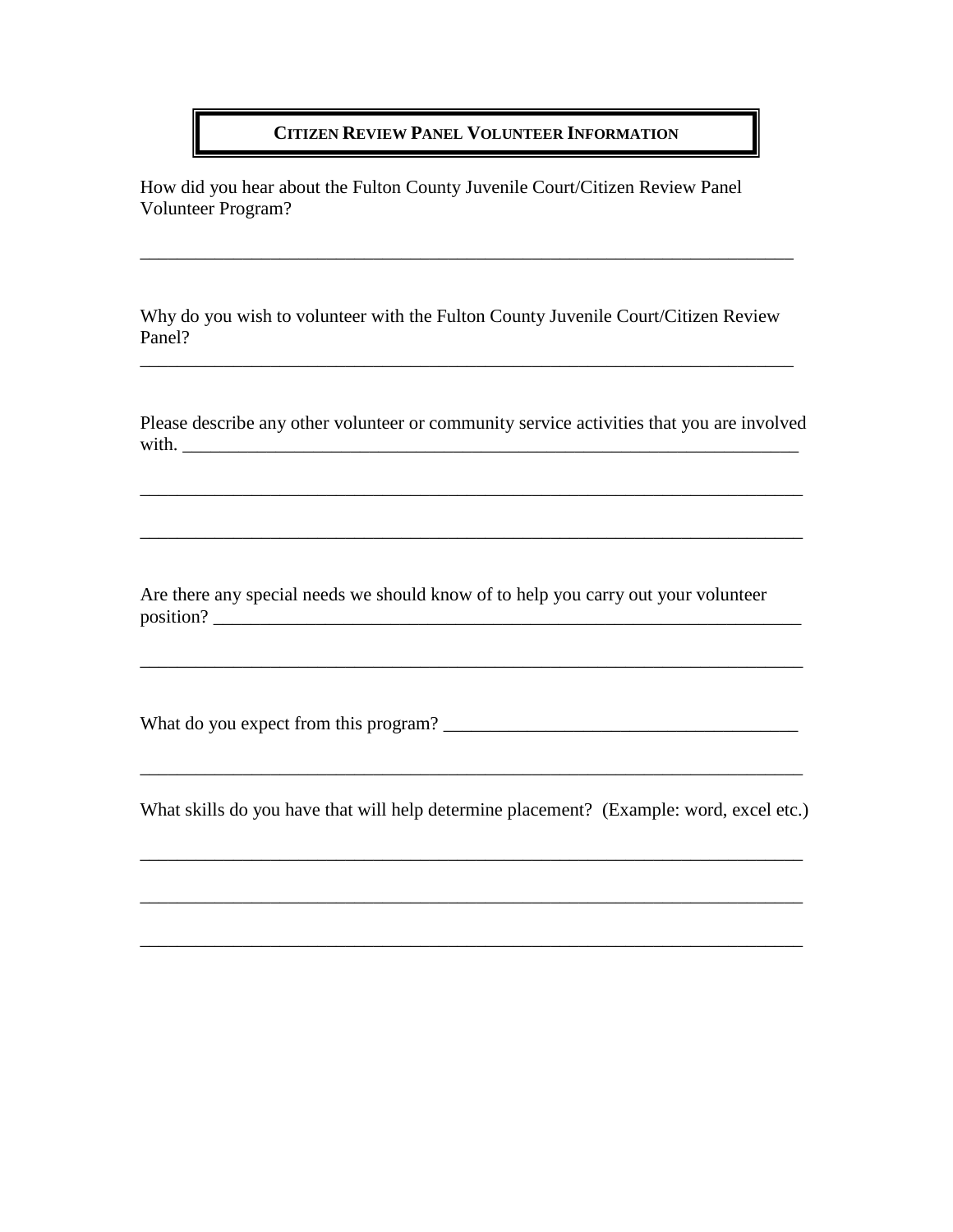## **CRIMINAL BACKGROUND INFORMATION**

# *All questions in this section must be answered fully.*

| 1. Have you ever been convicted of a criminal offense? Yes ________ No ______   |        |  |  |
|---------------------------------------------------------------------------------|--------|--|--|
| 2. Have you ever been convicted of a crime involving child neglect, abuse, or   |        |  |  |
| endangerment?                                                                   | Yes No |  |  |
| 3. Have you ever been convicted of a crime involving the use or sale of illegal |        |  |  |
| drugs?                                                                          | Yes No |  |  |
| 4. Do you presently hold a valid Georgia Driver's license? Yes No               |        |  |  |
| 5. Has your driver's license ever been suspended or revoked? Yes No             |        |  |  |
| 6. Do you have any pending offenses?                                            | Yes No |  |  |

If you answered "Yes" to any of the above questions, please provide additional details.

\_\_\_\_\_\_\_\_\_\_\_\_\_\_\_\_\_\_\_\_\_\_\_\_\_\_\_\_\_\_\_\_\_\_\_\_\_\_\_\_\_\_\_\_\_\_\_\_\_\_\_\_\_\_\_\_\_\_\_\_\_\_\_\_\_\_\_\_\_\_\_\_

\_\_\_\_\_\_\_\_\_\_\_\_\_\_\_\_\_\_\_\_\_\_\_\_\_\_\_\_\_\_\_\_\_\_\_\_\_\_\_\_\_\_\_\_\_\_\_\_\_\_\_\_\_\_\_\_\_\_\_\_\_\_\_\_\_\_\_\_\_\_\_\_

\_\_\_\_\_\_\_\_\_\_\_\_\_\_\_\_\_\_\_\_\_\_\_\_\_\_\_\_\_\_\_\_\_\_\_\_\_\_\_\_\_\_\_\_\_\_\_\_\_\_\_\_\_\_\_\_\_\_\_\_\_\_\_\_\_\_\_\_\_\_\_\_

\_\_\_\_\_\_\_\_\_\_\_\_\_\_\_\_\_\_\_\_\_\_\_\_\_\_\_\_\_\_\_\_\_\_\_\_\_\_\_\_\_\_\_\_\_\_\_\_\_\_\_\_\_\_\_\_\_\_\_\_\_\_\_\_\_\_\_\_\_\_\_\_